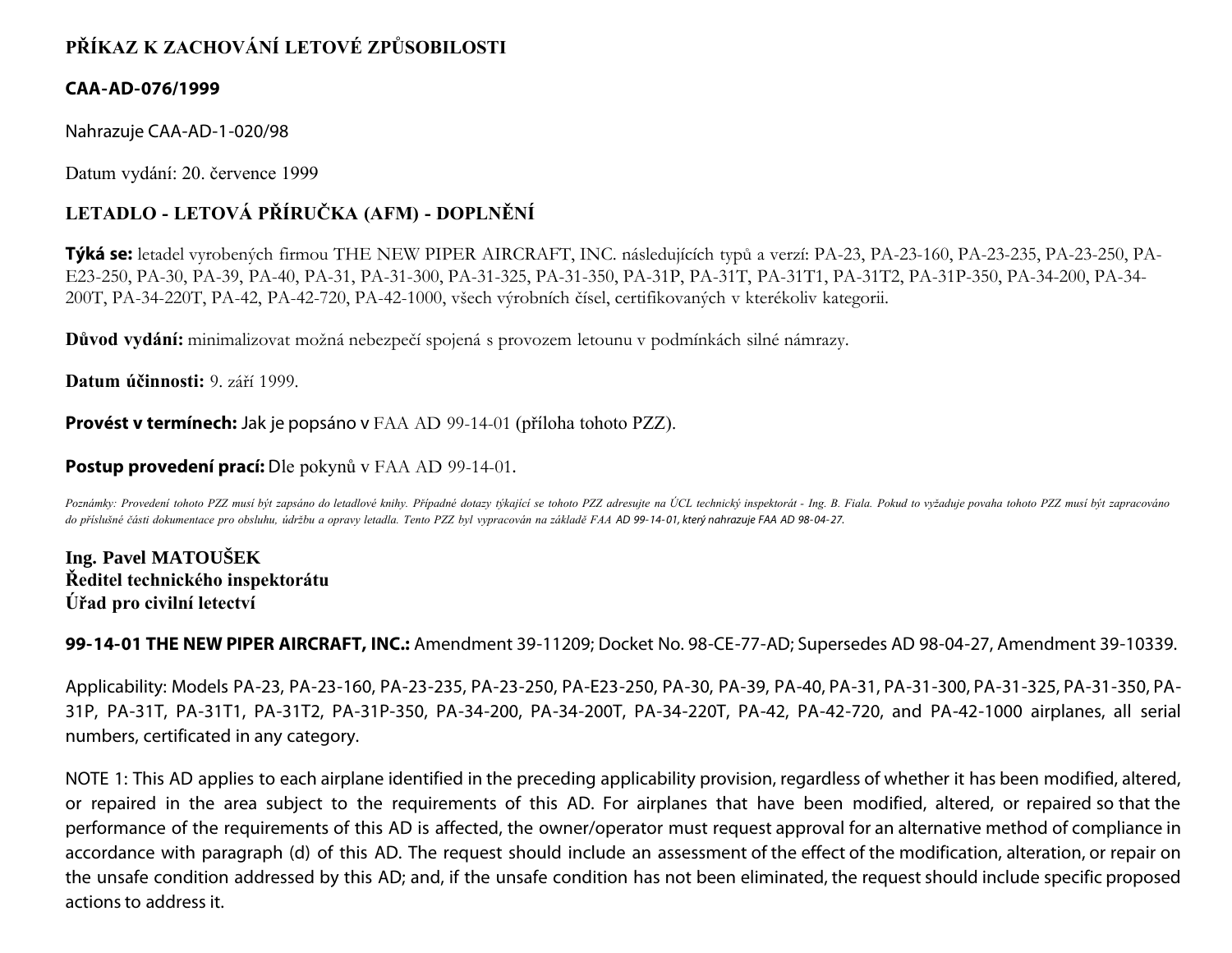Compliance: Required as follows, unless already accomplished:

1. **For all affected airplanes, except for Models PA-31P, PA-31T, PA-31T1, PA-31T2, and PA-31P-350 airplanes:** Within 30 days after March 13, 1997 (the effective date of AD 98-04-27).

2. **For all Models PA-31P, PA-31T, PA-31T1, PA-31T2, and PA-31P-350 airplanes:** Within the next 30 days after the effective date of this AD.

To minimize the potential hazards associated with operating the airplane in severe icing conditions by providing more clearly defined procedures and limitations associated with such conditions, accomplish the following:

(a) At the applicable compliance time presented in the **Compliance** section of this AD, accomplish the requirements of paragraphs (a)(1) and (a)(2) of this AD.

NOTE 2: Operators should initiate action to notify and ensure that flight crewmembers are apprised of this change.

(1) Revise the FAA-approved Airplane Flight Manual (AFM) by incorporating the following into the Limitations Section of the AFM. This may be accomplished by inserting a copy of this AD in the AFM.

#### **"WARNING**

Severe icing may result from environmental conditions outside of those for which the airplane is certificated. Flight in freezing rain, freezing drizzle, or mixed icing conditions (supercooled liquid water and ice crystals) may result in ice build-up on protected surfaces exceeding the capability of the ice protection system, or may result in ice forming aft of the protected surfaces. This ice may not be shed using the ice protection systems, and may seriously degrade the performance and controllability of the airplane.

• During flight, severe icing conditions that exceed those for which the airplane is certificated shall be determined by the following visual cues. If one or more of these visual cues exists, immediately request priority handling from Air Traffic Control to facilitate a route or an altitude change to exit the icing conditions.

- Unusually extensive ice accumulation on the airframe and windshield in areas not normally observed to collect ice.

- Accumulation of ice on the upper surface of the wing, aft of the protected area.

- Accumulation of ice on the engine nacelles and propeller spinners farther aft than normally observed.

• Since the autopilot, when installed and operating, may mask tactile cues that indicate adverse changes in handling characteristics, use of the autopilot is prohibited when any of the visual cues specified above exist, or when unusual lateral trim requirements or autopilot trim warnings are encountered while the airplane is in icing conditions.

• All wing icing inspection lights must be operative prior to flight into known or forecast icing conditions at night. [NOTE: This supersedes any relief provided by the Master Minimum Equipment List (MMEL).]"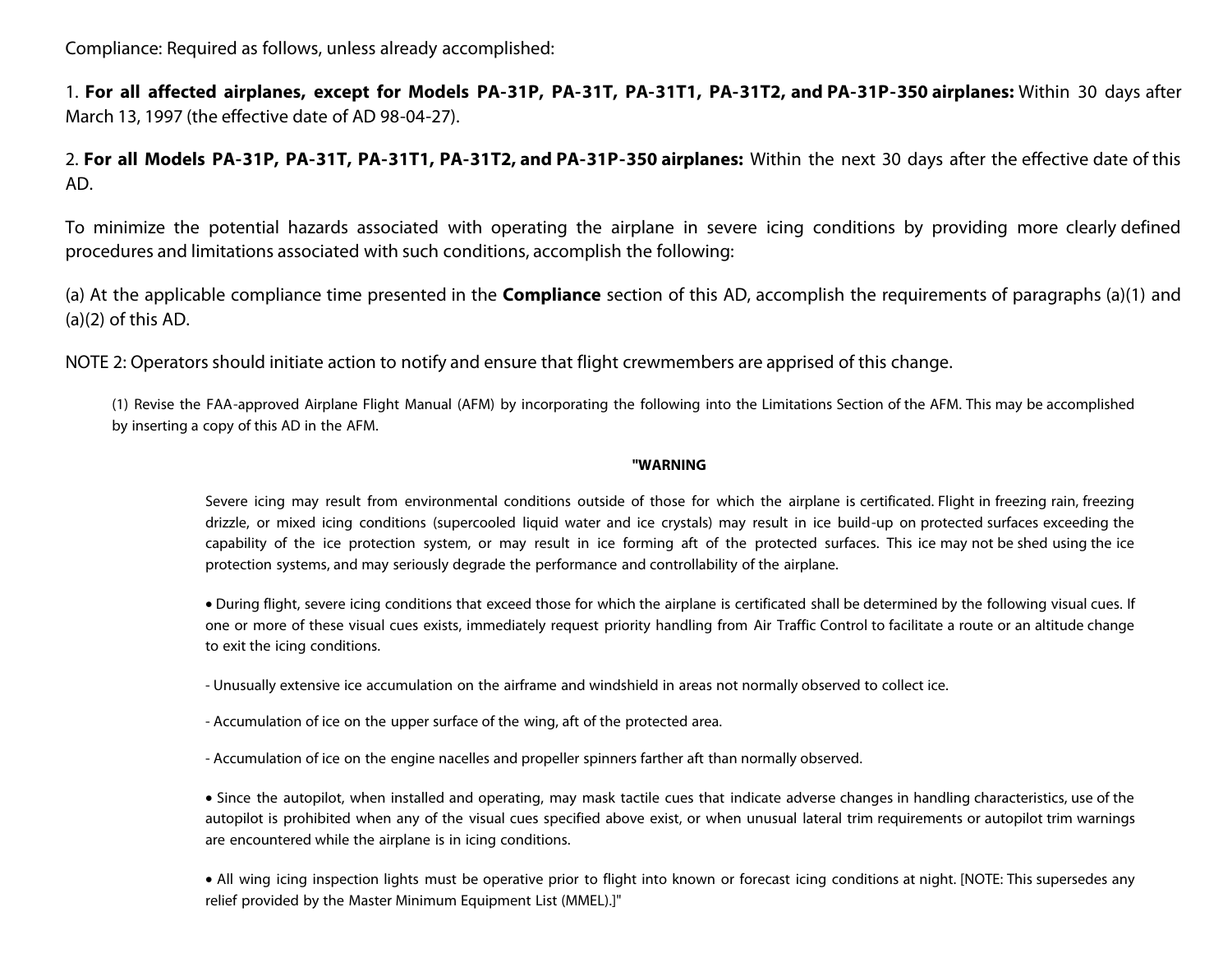(2) Revise the FAA-approved AFM by incorporating the following into the Normal Procedures Section of the AFM. This may be accomplished by inserting a copy of this AD in the AFM.

## **"THE FOLLOWING WEATHER CONDITIONS MAY BE CONDUCIVE TO SEVERE IN-FLIGHT ICING:**

• Visible rain at temperatures below 0 degrees Celsius ambient air temperature.

• Droplets that splash or splatter on impact at temperatures below 0 degrees Celsius ambient air temperature.

### **PROCEDURES FOR EXITING THE SEVERE ICING ENVIRONMENT:**

These procedures are applicable to all flight phases from takeoff to landing. Monitor the ambient air temperature. While severe icing may form at temperatures as cold as -18 degrees Celsius, increased vigilance is warranted at temperatures around freezing with visible moisture present. If the visual cues specified in the Limitations Section of the AFM for identifying severe icing conditions are observed, accomplish the following:

• Immediately request priority handling from Air Traffic Control to facilitate a route or an altitude change to exit the severe icing conditions in order to avoid extended exposure to flight conditions more severe than those for which the airplane has been certificated.

• Avoid abrupt and excessive maneuvering that may exacerbate control difficulties.

• Do not engage the autopilot.

• If the autopilot is engaged, hold the control wheel firmly and disengage the autopilot.

• If an unusual roll response or uncommanded roll control movement is observed, reduce the angle-of-attack.

• Do not extend flaps when holding in icing conditions. Operation with flaps extended can result in a reduced wing angle-of-attack, with the possibility of ice forming on the upper surface further aft on the wing than normal, possibly aft of the protected area.

• If the flaps are extended, do not retract them until the airframe is clear of ice.

• Report these weather conditions to Air Traffic Control."

(b) Incorporating the AFM revisions, as required by this AD, may be performed by the owner/operator holding at least a private pilot certificate as authorized by section 43.7 of the Federal Aviation Regulations (14 CFR 43.7), and must be entered into the aircraft records showing compliance with this AD in accordance with section 43.9 of the Federal Aviation Regulations (14 CFR 43.9).

(c) Special flight permits may be issued in accordance with sections 21.197 and 21.199 of the Federal Aviation Regulations (14 CFR 21.197 and 21.199) to operate the airplane to a location where the requirements of this AD can be accomplished.